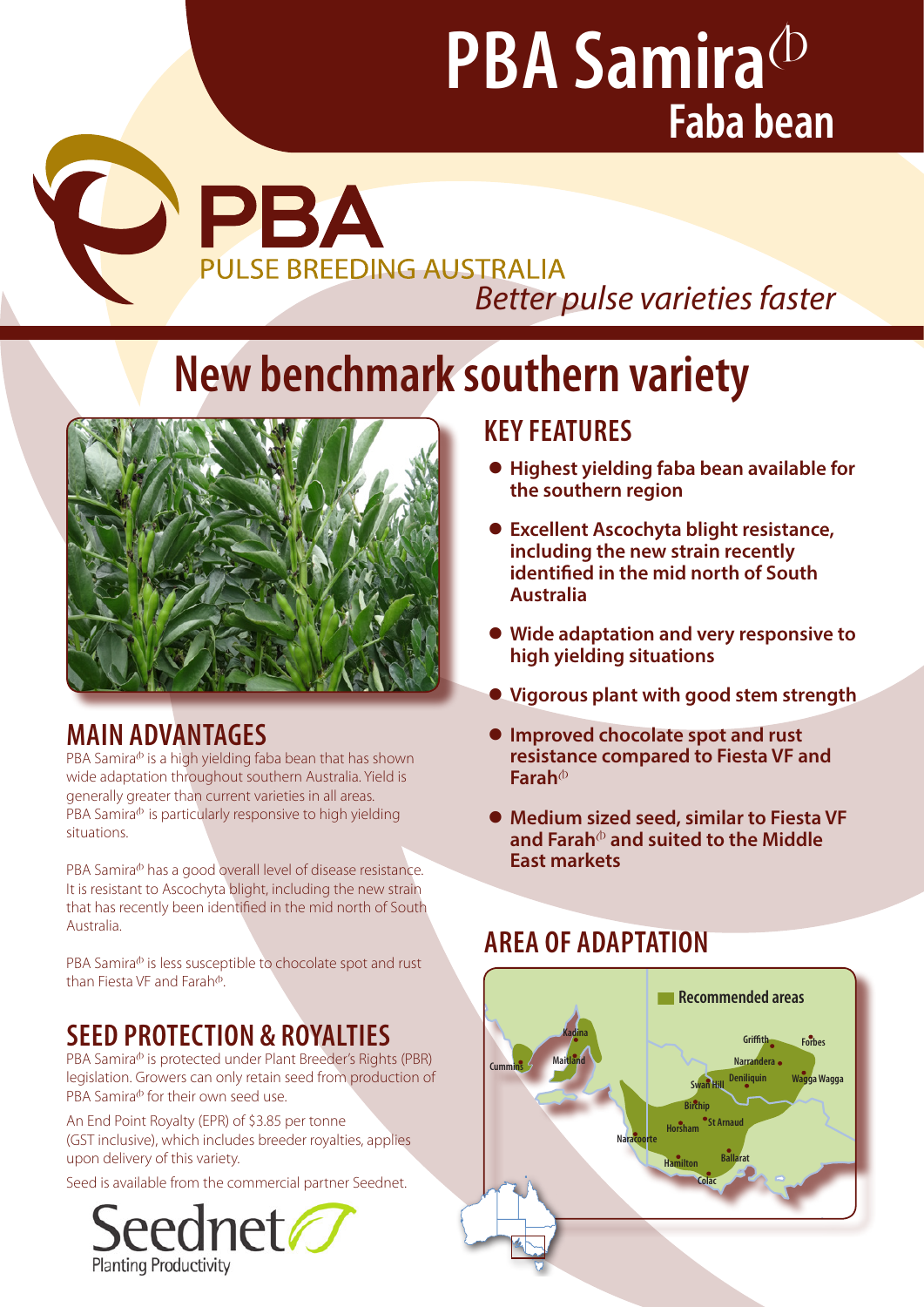

# **PBA Samira**<sup>(b)</sup> **Faba bean**

# **YIELD & ADAPTATION**

PBA Samira $\Phi$  is currently the highest yielding faba bean variety for southern Australia. It is widely adapted and has shown a yield advantage of more than 5% over all other varieties in most districts throughout South Australia, Victoria and southern New South Wales.

PBA Samira<sup>®</sup> is a later flowering variety than Fiesta VF and Farah<sup>®</sup>. This enables it to take advantage of late season rainfall, which can result in very high yields in longer season environments.

PBA Samira $\Phi$  is well suited to higher rainfall districts where its lower susceptibility to disease reduces the risk of production. It is resistant to the new strain of Ascochyta that has recently been identified in the mid north of South Australia.

PBA Samira<sup>®</sup> is not adapted to northern NSW or southern QLD as it is too late to flower and mature, and the level of rust resistance is not adequate for the high disease risk in the region.

## **Long term (2007–2013) yield of faba bean in South Australia**

| (yields expressed as % Fiesta VF) |           |                   |         |          |        |  |  |
|-----------------------------------|-----------|-------------------|---------|----------|--------|--|--|
| <b>Variety</b>                    | Mid North | <b>South East</b> | Yorke P | Lower EP | Mallee |  |  |
| PBA Samira <sup>®</sup>           | 107       | 106               | 105     | 107      | 113    |  |  |
| Fiesta VF                         | 100       | 100               | 100     | 100      | 100    |  |  |
| Farah $^{\circ}$                  | 99        | 100               | 100     | 100      | 101    |  |  |
| Nura <sup>th</sup>                | 97        | 96                | 101     | 98       | 108    |  |  |
| PBA Rana <sup>®</sup>             | 94        | 95                | 92      | 94       | 93     |  |  |
| Fiesta VF (t/ha)                  | 2.72      | 3.09              | 3.79    | 2.13     | 1.68   |  |  |

**Source:** Trial results from Pulse Breeding Australia (PBA) and National Variety Trials (NVT) programs

### **Long term (2007–2013) yield of faba bean in Victoria and southern New South Wales (yields expressed as % Fiesta VF)**

| (1)                                |         |                                     |                     |            |                   |                           |  |
|------------------------------------|---------|-------------------------------------|---------------------|------------|-------------------|---------------------------|--|
|                                    |         |                                     | <b>Southern NSW</b> |            |                   |                           |  |
| <b>Variety</b>                     | Wimmera | <b>North Central</b><br>(irrigated) | <b>North East</b>   | South West | <b>South East</b> | South West<br>(irrigated) |  |
| PBA Samira <sup>®</sup>            | 101     | 114                                 | 109                 | 112        | 106               | 100                       |  |
| Fiesta VF                          | 100     | 100                                 | 100                 | 100        | 100               | 100                       |  |
| Farah $\Phi$                       | 99      | 99                                  | 100                 | 99         | 99                | 100                       |  |
| $Nura$ <sup><math>(b)</math></sup> | 96      | 93                                  | 98                  | 97         | 96                | 99                        |  |
| PBA Rana <sup>®</sup>              | 92      | 94                                  | 96                  | 97         | 96                | 94                        |  |
| Fiesta VF (t/ha)                   | 2.46    | 4.31                                | 2.63                | 3.89       | 2.56              | 3.75                      |  |

**Source:** Trial results from Pulse Breeding Australia (PBA) and National Variety Trials (NVT) programs

| Disease resistance rating of faba bean varieties in southern Australia |                 |                       |                 |                       |                   |           |                  |        |           |                  |
|------------------------------------------------------------------------|-----------------|-----------------------|-----------------|-----------------------|-------------------|-----------|------------------|--------|-----------|------------------|
| <b>Variety</b>                                                         | Plant<br>height | <b>Flower</b><br>time | <b>Maturity</b> | Lodging<br>resistance | Ascochyta blight* |           | <b>Chocolate</b> | Cerco- |           | <b>PSbMV</b>     |
|                                                                        |                 |                       |                 |                       | Foliage           | Seed      | spot             | spora  | Rust      | Seed<br>staining |
| PBA Samira <sup>®</sup>                                                | Medium          | Mid                   | Early/Mid       | <b>MR</b>             | R                 | R         | <b>MS</b>        |        | <b>MS</b> | S                |
| Fiesta VF                                                              | Medium          | Early/Mid             | Early/Mid       | <b>MS</b>             | <b>MR</b>         | <b>MS</b> |                  |        | S         | S                |
| $Farah$ <sup><math>\Phi</math></sup>                                   | Medium          | Early/Mid             | Early/Mid       | <b>MS</b>             | MR/R              | MR/R      |                  |        |           | $\varsigma$      |
| Nura $\Phi$                                                            | <b>Short</b>    | Mid                   | Early/Mid       | <b>MR</b>             | MR/R              | MR/R      | <b>MS</b>        |        | <b>MS</b> | <b>VS</b>        |
| PBA Rana <sup>®</sup>                                                  | Med/Tall        | Mid                   | Mid             | <b>MR</b>             | R                 | R         | <b>MS</b>        |        | <b>MS</b> | <b>MR</b>        |

**\*** This rating reflects the reaction to the strain of Ascochyta that is widespread throughout the southern Australian cropping zone. Ratings to the new strain of Ascochyta in the mid north of South Australia are: PBA Samira<sup>®</sup> R, Fiesta VF MS, Farah<sup>®</sup> MS, Nura<sup>®</sup> MR/R, PBA Rana<sup>®</sup> MS/MR

**Source:** Pulse Breeding Australia trials program 2007–2013

R = Resistant, MR = Moderately Resistant, MS = Moderately Susceptible,

S = Susceptible, VS = Very Susceptible

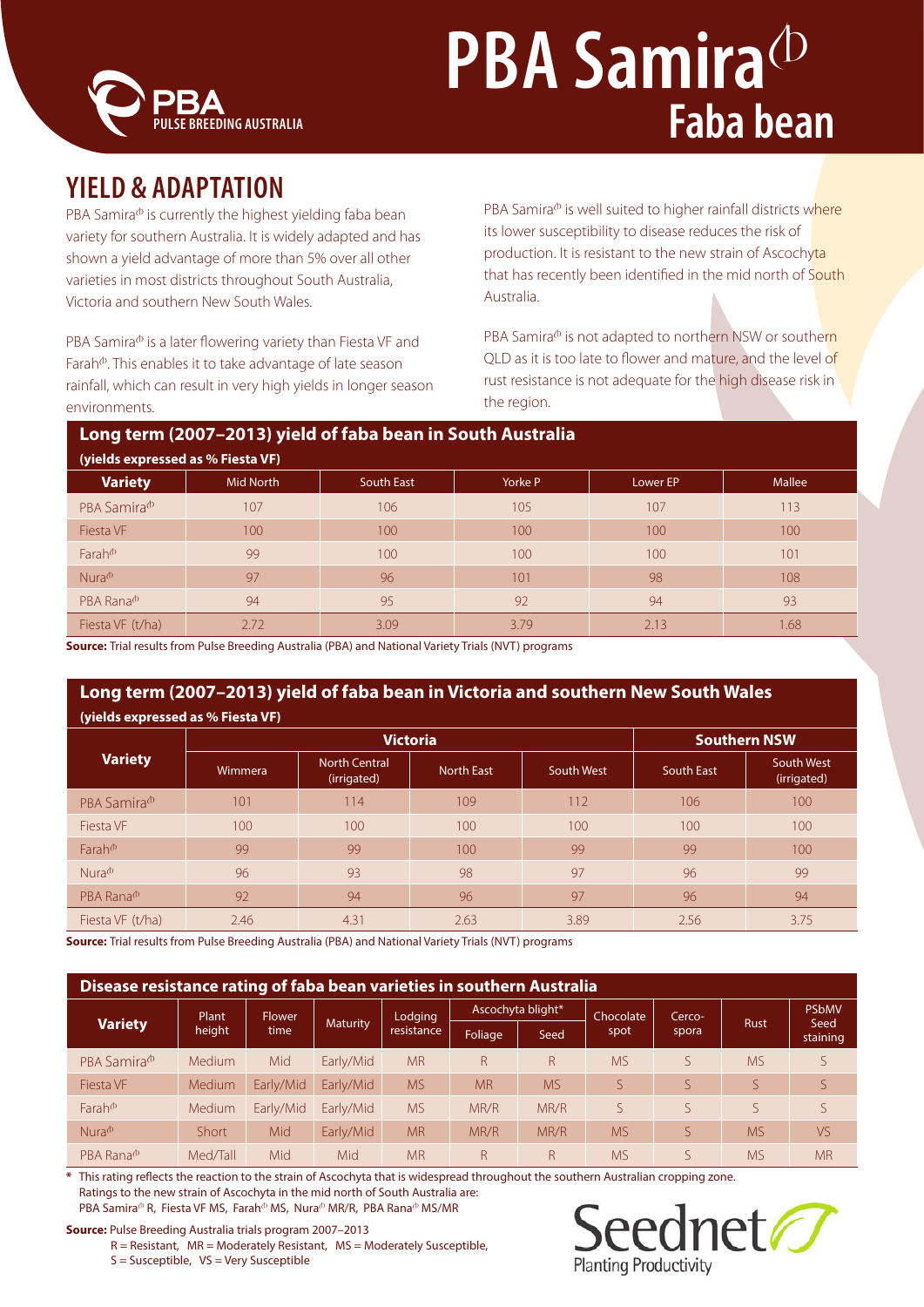

# **PBA Samira**<sup>(D)</sup> **Faba bean**

# **DISEASE MANAGEMENT**

## **Ascochyta blight**

- $\bullet$  PBA Samira<sup> $\circ$ </sup> is Resistant (R) to Ascochyta blight with a greater level of resistance than Farah $^{\circ}$  and Nura $^{\circ}$ .
- Foliar fungicides that target Ascochyta blight control applied at 6–8 weeks post-sowing should not be required for PBA Samira<sup>®</sup>. However, crops should be monitored and managed if significant disease occurs.
- This improved resistance should reduce the risk of seed staining from this disease. Ascochyta blight protection during podding should only be required if significant disease occurs on foliage earlier in the season.

### **Chocolate spot**

- $\bullet$  PBA Samira<sup> $\phi$ </sup> is rated as Moderately Susceptible (MS) to chocolate spot. It is more resistant than Fiesta VF and Farah $\Phi$  and comparable to PBA Rana $\Phi$  and Nura $\Phi$ .
- Crops should be monitored regularly and managed accordingly with strategic fungicide applications, particularly in higher rainfall districts or seasons with above average rainfall.
- Foliar fungicides that target chocolate spot may need to be applied before flowering in very early sown crops.
- $\bullet$  In high risk situations, applications of fungicides that target chocolate spot are recommended prior to canopy closure and during late flowering and pod fill.

## **Cercospora leaf spot**

- $\bullet$  PBA Samira<sup> $\circ$ </sup> is Susceptible (S) to Cercospora leaf spot, along with all other Australian faba bean varieties.
- The risk of Cercospora leaf spot is greatest in paddocks with a long history of faba/broad bean production and when bean crops are grown in tight rotations.
- A foliar fungicide that targets Cercospora leaf spot is recommended to be applied at 5–8 weeks post-sowing.

### **Rust**

- PBA Samira<sup>®</sup> is rated as Moderately Susceptible (MS) to rust.
- Foliar fungicides that target rust may need to be applied to crops before flowering in very early sown crops.
- Otherwise, a foliar fungicide that targets rust is only required in high risk situations, and management should be similar to that used for Nura $\Phi$  and PBA Rana $\Phi$ .

### **Pea seed borne mosaic virus (PSbMV)**

- PBA Samira<sup>®</sup> develops seed staining caused by Pea Seed borne Mosaic Virus (PSbMV) at a level similar to Fiesta VF and Farah $\Phi$  and less than Nura $\Phi$ .
- Seed staining of susceptible varieties can have an impact on grain quality.
- PSbMV does not cause significant yield loss in faba beans, and no management practices are available to control the disease.

## **AGRONOMY Plant characteristics**

Paddock selection and basic requirements for production are similar to other faba bean varieties. PBA Samira<sup>®</sup> has the following characteristics:

- $\bullet$  Mid flowering, similar to Nura<sup>®</sup> and PBA Rana<sup>®</sup> and 5–10 days later than Fiesta VF and Farah $\Phi$ .
- Early to mid maturity, similar to Fiesta VF, Farah $^{\circ}$  and  $Nura$ <sup> $\Phi$ </sup>.
- $\bullet$  Medium plant height, similar to Fiesta VF and Farah $\Phi$ and taller than Nura $\Phi$ .
- $\bullet$  Lodging resistance is better than Fiesta VF and Farah $\Phi$ and similar to Nura<sup>®</sup> and PBA Rana®, but can lodge in very high biomass situations.

#### **Sowing**

- $\bullet$  PBA Samira<sup> $\phi$ </sup> is similar to other faba bean varieties and benefits from early sowing. Delaying sowing until late May or early June can result in significant reduction in yield.
- $\bullet$  Very early sowing can increase the risk of foliar fungal diseases for all faba bean varieties.
- $\bullet$  PBA Samira<sup> $\Phi$ </sup> is responsive to sowing rate and a seeding rate similar to other faba bean varieties should be maintained to achieve maximum yields.

## **Herbicide tolerance**

- **•** In specific herbicide tolerance trials there has been no adverse effect measured at the recommended rate for registered herbicides commonly applied to faba beans.
- PBA Samira<sup>®</sup> has been extensively tested in breeding yield trials in which a range of herbicides registered for use in faba beans has been applied at recommended rates. No specific adverse reactions have been observed in these trials.

# **REFER TO DETAILED INFORMATION AT www.pulseaus.com.au**



**Ute guides, crop and disease management bulletins**